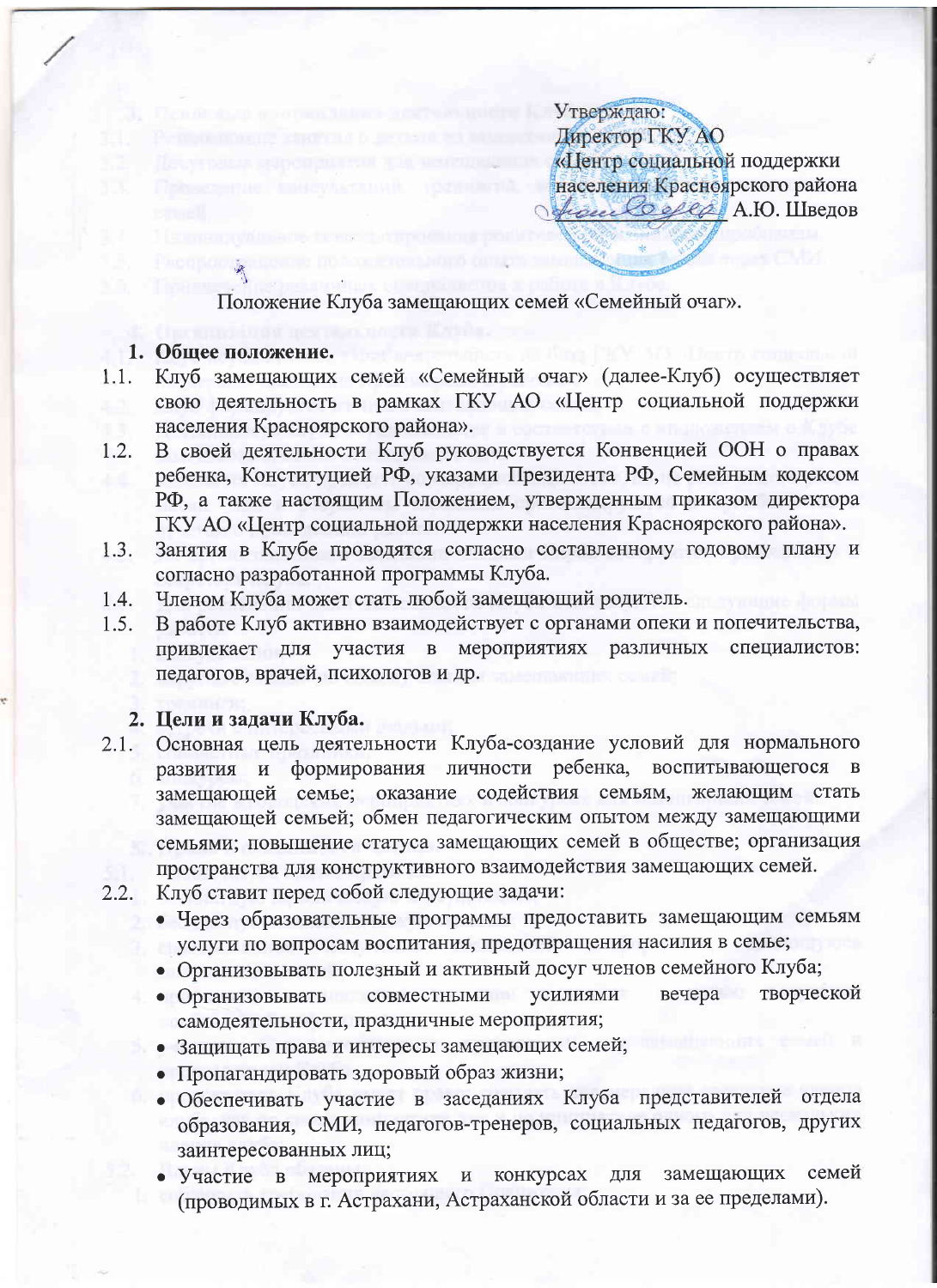## 3. Основные направления деятельности Клуба.

- 3.1. Развивающие занятия с детьми из замещающих семей.
- Досуговые мероприятия для замещающих семей.  $3.2.$
- Проведение консультаций, тренингов, встреч с участием замещающих  $3.3.$ семей.
- Индивидуальное консультирование родителей по возникшим проблемам.  $3.4.$
- Распространение положительного опыта замещающих семей через СМИ.  $3.5.$
- 3.6. Привлечение различных специалистов к работе в Клубе.

## 4. Организация деятельности Клуба.

- Клуб осуществляет свою деятельность на базе ГКУ АО «Центр социальной  $4.1.$ поддержки населения Красноярского района».
- Клуб формируется из числа замещающих семей.  $4.2.$
- Деятельность клуба осуществляется в соответствии с «положением о Клубе  $4.3.$ замещающих семей «Семейный очаг».
- Заседания Клуба проходят по мере необходимости, но не реже одного раза в  $4.4.$ месяц. Ход и результаты заседания протоколируются и приобщаются к отчетам о проведенной работе.
- На организационном заседании членами Клуба избираются председатель и  $4.5.$ секретарь Клуба.
- Для реализации цели деятельности Клуба используются следующие формы 4.6. работы:
	- 1. консультации;
	- 2. «круглые столы» по обмену опытом замещающих семей;
	- 3. тренинги;
	- 4. встречи с интересными людьми;
	- 5. совместные праздники;
	- 6. КОНКУРСЫ;
	- 7. участие в городских мероприятиях и конкурсах для замещающих семей.

## 5. Права и обязанности членов.

- 5.1. Члены Клуба имеют право на:
	- 1. бесплатную юридическую консультацию;
	- 2. бесплатную психологическую помощь;
	- информации, касающуюся объявлений, получение 3. своевременное замещающих семей;
	- получения на свои заседания, целью  $\mathbf C$ 4. приглашать специалистов необходимой информации;
	- 5. участвовать в мероприятиях, проводимых для замещающих семей и председателей Клуба.
	- 6. председатель Клуба имеет право: созывать внеочередное заседание членов клуба, как по своей инициативе, так и по инициативе одного или нескольких членов клуба;
- 5.2. Члены Клуба обязаны:
	- 1. соблюдать требования настоящего Положения;